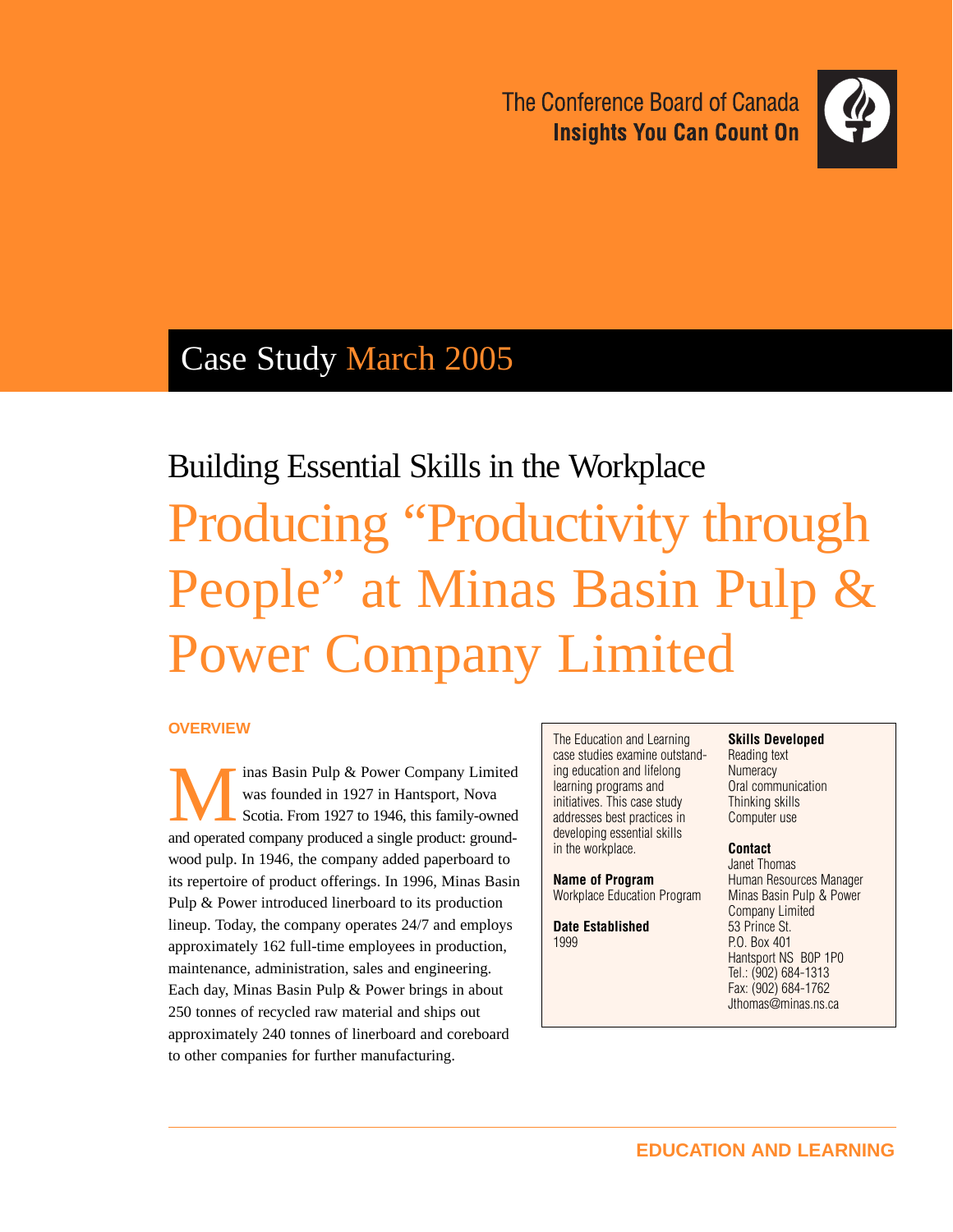All of the company's production of linerboard and coreboard is based on the processing of 100 per cent recycled materials. Minas Basin Pulp & Power sends its linerboard onto Maritime Paper Products, a sister company that further processes linerboard into cardboard boxes. The company ships its coreboard to Crown Fibre Tube, another sister company, where coreboard is processed further into paper tubes for a variety of industrial purposes.

The company generates its own hydroelectric power and was the first mill in Nova Scotia, and one of the first in Canada, to fully comply with all Federal Pulp and Paper Effluent Regulations. Minas Basin Pulp & Power's commitment to safety, to quality and to the environment makes essential skills an important component of every worker's standard operating equipment.

When the company expanded its operations in 1996 and introduced a new linerboard machine, essential skills training became imperative for many workers, some of whom may have had 20 years' or more experience working for the company, but lacked Grade 12 education and the essential skills commonly associated with formal education at that level. The company recognized that bringing employees up to speed on the technical skills required to operate the new linerboard machine would require a solid foundation in communication skills. It began to appreciate that doing one's job well year after year using familiar techniques does not guarantee that someone can pick up new skills quickly or teach others effectively, especially when that person has been out of school for a long time.

The expansion of Minas Basin Pulp & Power happened quickly, and the company employed a lot of new hires. In time, the new linerboard machine enabled the company to double its production and improve its operating efficiencies. Minas Basin Pulp & Power clearly had to make a significant capital investment to bring the new machine online, but quickly realized that it needed to make a correspondingly high level of investment in improving the essential skills of its workforce. In simple terms, maximizing operating efficiencies and production gains from the expansion would be possible only when workers were able to operate and be comfortable with the new technology. This fit well with Minas Basin Pulp & Power's mission statement, "profitability through people, quality and the environment."

In order to identify and create programming to meet its essential skills training needs, Minas Basin Pulp & Power partnered with the Nova Scotia Department of Education's Workplace Education Program in 1999.

#### **OBJECTIVES**

When Minas Basin Pulp & Power was first established, most entry-level jobs in production—where the company's largest group of employees worked—did not require a minimum level of formal education. When the mill added its new linerboard machine in 1996, it had to more than double its workforce. Most employees who came on board at that time had at least a Grade 10, if not a Grade 12, education. Minas Basin Pulp & Power realized that in order to grow and compete in the market, the company needed to raise the standard education level and improve the basic literacy and work skills of its employees. This priority became the objective of the company's own Workplace Education Program (WEP).

Minas Basin Pulp & Power's WEP aims to:

- develop effective communication skills;
- encourage participation;
- build essential math, reading and work skills; and
- foster critical thinking and enhance problem-solving skills.

Once employees' essential skills had improved, then the company could move on to provide technical training on new equipment. Minas Basin Pulp & Power realizes that in order to improve old products and bring in new ones—the key to success in the global marketplace it must invest in employees as well as in its physical plant. Growth, not sustainability, is the company's ultimate objective. And Minas Basin Pulp & Power believes that the company can never stop learning and being better at what it does.

#### **TARGET GROUPS**

- new employees brought in during the company's expansion
- existing employees who needed to upgrade their essential skills to be more successful in their new technical training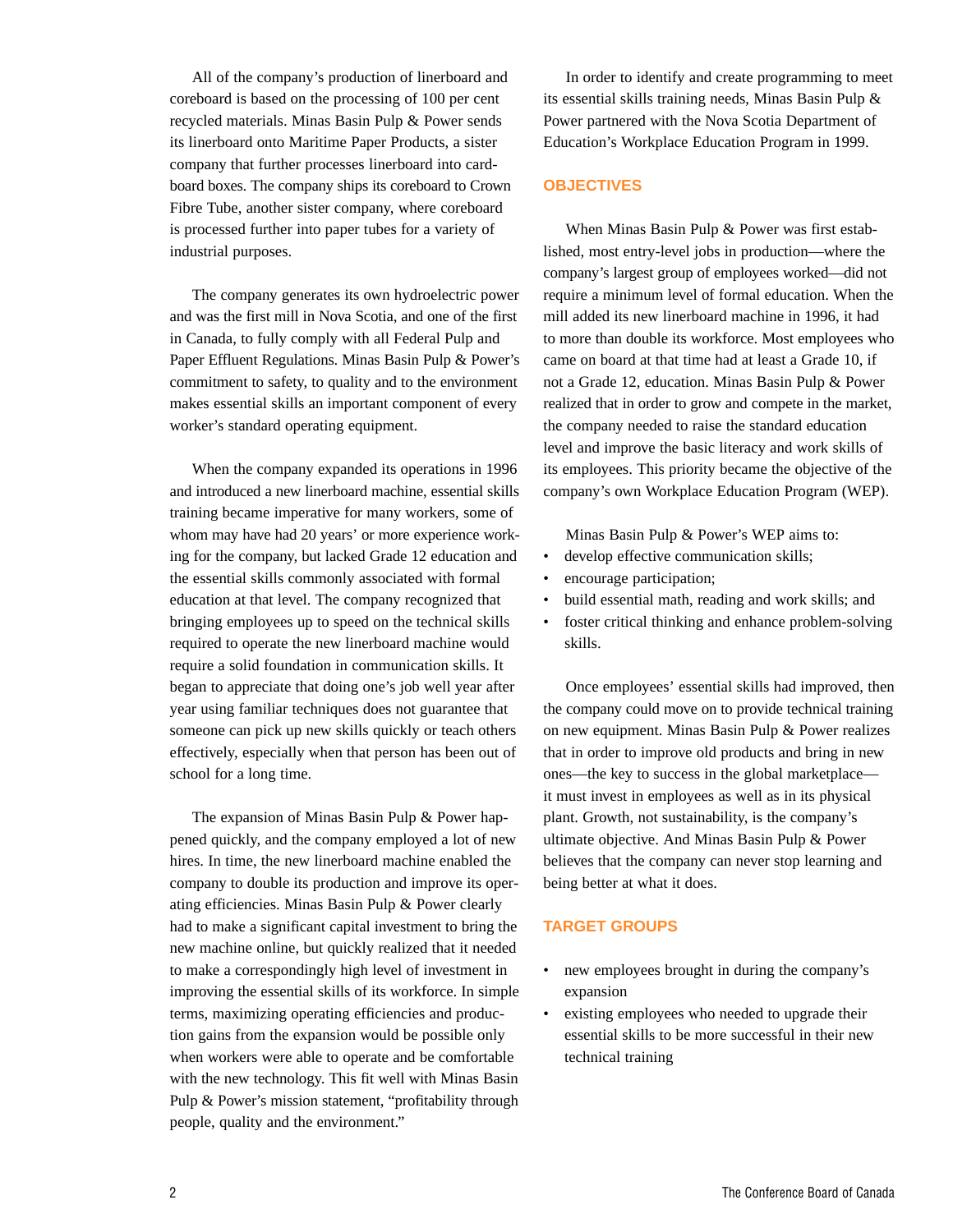#### **ACTIVITIES**

Networking with other companies involved in workplace education was the first step that Minas Basin Pulp & Power took on its journey to enhance its employees' essential skills. Through networking, Minas Basin Pulp & Power became aware in 1999 of a model for workplace education developed and supported by the Nova Scotia Department of Education.

That model, the Department's Workplace Education Program, requires organizations to partner with the Department of Education and to form a project team consisting of personnel representing union, management, the Department of Education and employees.

Once the project team has been struck, a field officer, paid by the Department, conducts an organizational needs assessment to verify workers' needs and the skills that needed improvement.

The field officer conducted interviews with a crosssection of Minas Basin Pulp & Power employees, including management, production and maintenance workers, to get their opinion on areas where they felt they needed to improve. Employees felt they were lacking in such communication skills as writing e-mails, getting their messages across in writing, and using computers. In response, the field officer identified three key skill areas that required attention: a need for basic skills upgrading and General Educational Development (GED) test preparation, basic literacy and communication skills and math skills. In due course, Minas Basin Pulp & Power worked with the field officer to develop and offer to its employees five workplace education programs:

- Essential Skills for GED Preparation/Upgrading;
- Document Literacy;
- Basic Upgrading for the Workplace;
- Using Computers; and
- Basic Math Refresher Course.

Participation in essential skills training is entirely voluntary and results are kept separate from employee training files (containing records of safety and technical training, as well as high school and post-secondary education). Ongoing employee training needs in the essential skills area are relayed to the instructor by department managers (for the 60 employees who receive

a regular performance evaluation every year when they discuss their training needs) and by department heads (for the 30 maintenance employees whose training is largely mandatory and based on safety relating to rigging and operating the overhead travelling crane).

Essential skills training at Minas Basin Pulp & Power has prepared the way for other company training initiatives that have bolstered business success. Perhaps the most significant training initiative built on the foundation of essential skills training at Minas Basin Pulp & Power has been the development and delivery of the company's in-house paper-making course. Minas Basin Pulp & Power worked for a year with the Pulp and Paper Technical Association of Canada to create a paper-making course for all staff. The course, taught by the company president, the production manager and the quality/training supervisor, provides a much more comprehensive overview of the business than the old facility tour. The papermaking course is offered in a two-day format for production and maintenance employees and in a one-day format for all other staff. Developing this course was costly and time-consuming but extremely beneficial to all employees, whose feedback has been very positive. Employees have conveyed that the course has greatly enhanced their insight into and understanding of mill operations.

#### **RESOURCES**

#### **PURPOSE-BUILT FACILITY**

- used Atlantic Canada Opportunities Agency (ACOA) funding to renovate a building in downtown Hantsport (a five-minute walk from the company) and convert it into a dedicated training facility (Development Centre) for Minas Basin Pulp & Power employees
- were able to move out of a cramped and noisy room they had previously occupied in their own building
- furnished a computer lab with an Internet connection and capacity for 10 people

#### **TIME**

- personal time commitments from employees
- cost of a GED instructor fully covered by the Department of Education for the first year (shared by the company, Department of Education and the union every year thereafter)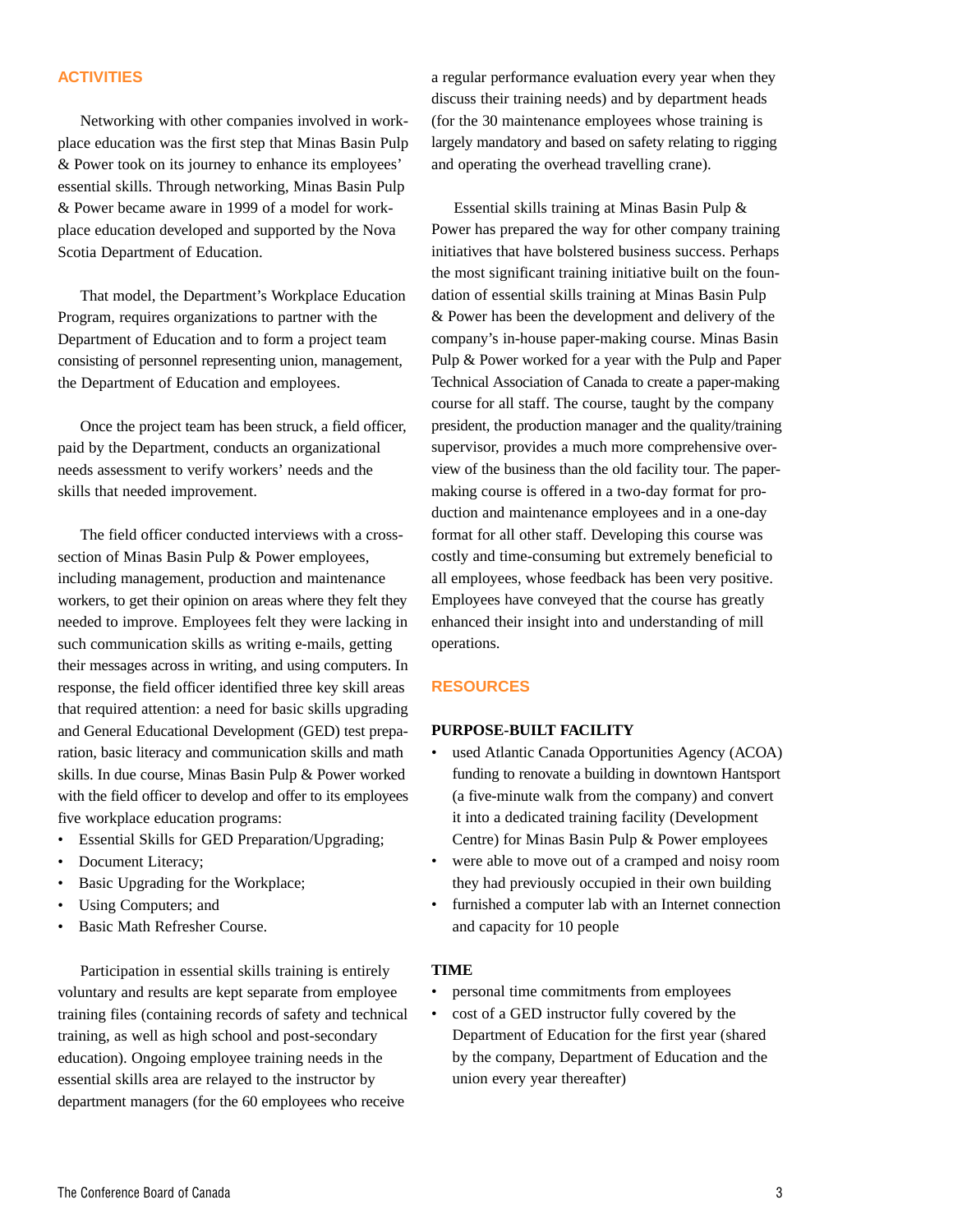#### **INNOVATIONS**

- Administrative staff take a math refresher course alongside operational staff.
- A spouse attended classes in place of an employee on shift.
- A day worker from the company's computer department now teaches a computer literacy course in the evening rather than outsourcing instructors.

#### **CHALLENGES**

- scheduling essential skills training in a 24/7 work environment, where most maintenance employees and administrative staff work eight-hour shifts and production and some maintenance employees put in 12-hour shifts—the company could not afford to put on three classes for each subject, one for each category of worker
- overcoming apprehension of employees going into a program where they have to admit they do not have a Grade 12 education
- employees being scared to go back into a classroom environment
- measuring bottom-line impacts, because soft impacts are harder to sell than hard numbers

#### **LESSONS LEARNED/KEYS TO SUCCESS**

The success of the WEP is partly due to having an instructor who:

- is flexible, develops a good rapport with employees on a personal level (is comfortable calling employees at home when they miss class) and is able to bring out the best in people and motivate them to continue;
- goes the extra mile for people who need it;
- shows genuine concern that every student reaches his/her intended goal;
- makes people feel comfortable going back into the classroom after being out for so long; and
- treats every question as a good question.

Other factors that contribute to the success of the learning initiative include:

- having a personnel scheduler as part of the essential skills project team;
- offering the course at several different times to minimize disruption to employees' schedules and maximize flexibility;
- making participation in the WEP voluntary for employees;
- emphasizing strict confidentiality;
- providing essential skills training on site with people who know each other;
- encouraging and using internal teaching talent; and
- having mixed categories of employees in each class.

#### **BENEFITS**

#### **FOR EMPLOYEES**

- gain self-confidence
- are better equipped to help their children with their homework
- are more successful in job-specific training
- feel they can do anything in the way of lifelong learning in their dedicated training facility
- understand their jobs better and perform more effectively in the workplace, especially in the Shipping Department, where a new computerized labelling system was recently installed
- troubleshoot problems more effectively and improve efficiencies on the paper machines
- gain a feeling of purpose through the knowledge that they add value
- increase their chances of being promoted to other departments and jobs within Minas Basin Pulp & Power

#### **FOR EMPLOYERS**

- encourages employees to contribute more
- creates a culture of lifelong learning that enables the company to deliver training and work skills to compete globally
- makes conditions favourable for other kinds of training
- ensures that no one feels inferior to anyone else everyone gets involved
- builds confidence and trust between employer and employee

#### **OUTCOMES**

• Efficiencies on the paper machine have exceeded 80 per cent every month during 2004, something never before accomplished (the average efficiency achieved in the past only reached the high-70s).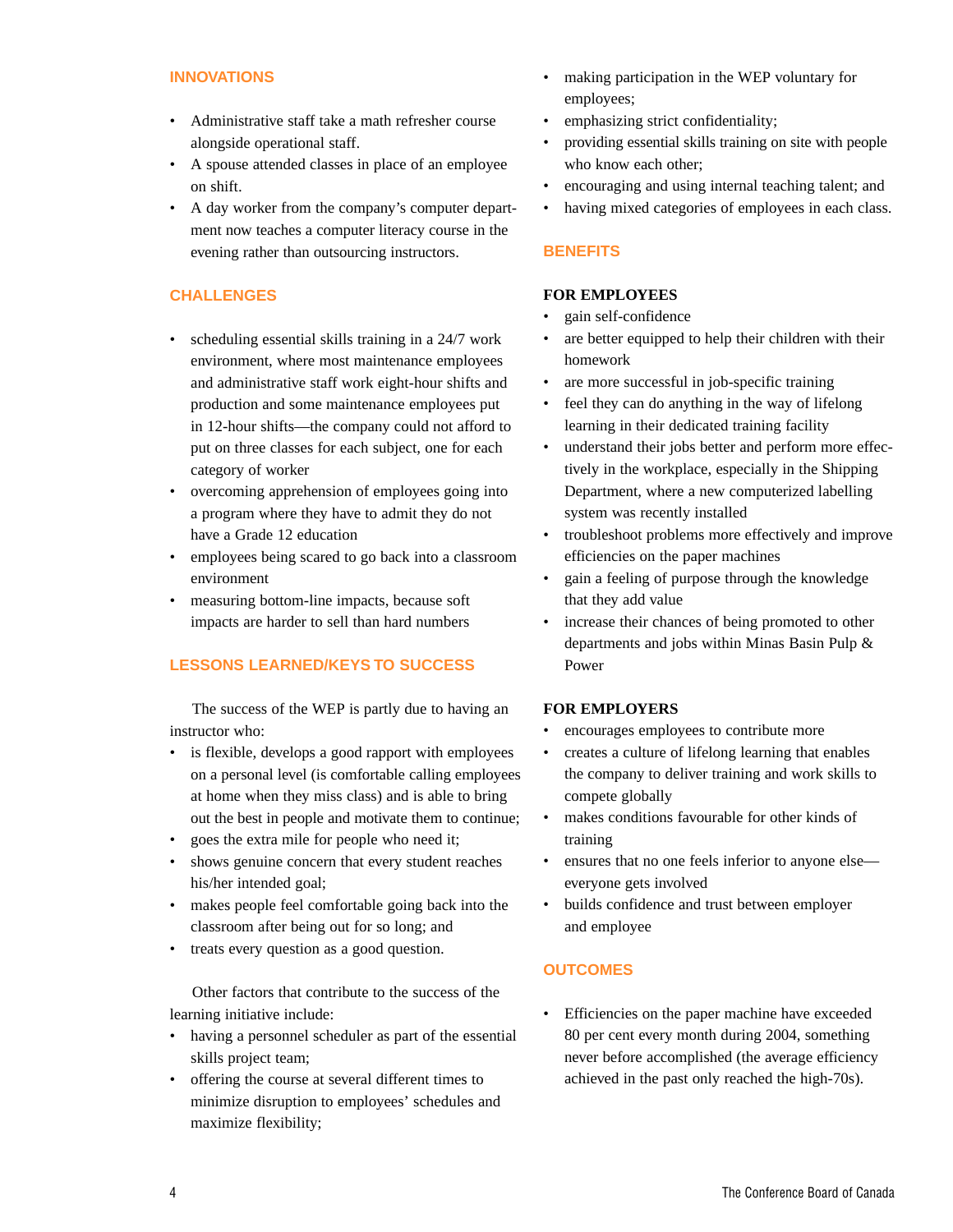- Absenteeism has reached an all-time low at 6.9 days per employee in 2003 (previous average was 10.91 days).
- A Quality/Training Supervisor position was created in December 2001. The incumbent, who is a millwright by trade, a shift supervisor within the company, and who also has a diploma in adult education, gets lots of input from employees on the floor for course development.
- Fifty employees (almost one in three) from management, maintenance and production positions participated in computer training—communication with union executives is now transacted by e-mail.
- More than 25 per cent of Minas Basin Pulp & Power's employees have participated in workplace education programs.
- More than 75 per cent of employees who participated in GED preparation got their GED certificates or completed all five components of the course.
- All 13 employees who participated in a Basic Math Refresher Course passed the course. A graduate who had hitherto been unable to pass a math test required for promotion succeeded in passing it and filled a position in the pulp preparation department.
- The company has succeeded in lowering its accident rate, and hence the number of days lost. Its safety performance index dropped from 19.88 in August 2003 to 1.50 in August 2004 (383.5 days were lost in 2003 due to accidents, compared with 62.5 days lost in 2004)—a tremendous achievement.
- Employee retention is up. (It is hard to hire top-notch employees and the company wants to keep quality workers.)

#### **IMPACTS**

- A training and development team comprised of union, management and employees—originally established at the beginning of the WEP—continues to sit every two or three months to review what the company and its employees have done in the way of essential skills development and what remains to be done.
- As a result, more safety training has been offered. Safety training has been migrated to the training facility originally established for the WEP in May 2002. There has been a marked increase in participation on joint health and safety committees and on the Emergency Response Team as a result of essential skills training.
- The local town office and fire department now use Minas Basin Pulp & Power's training facility.
- Employees have gone from being very uncomfortable using computers to using e-mail for 80 per cent of their communication needs.
- The paper-making course, which utilizes video shot on site at Minas Basin Pulp & Power, helped the company and its employees to prosper during a downturn in the overall market in 2003. While the company had to lay off an unprecedented 35 employees, those who remained proved that they could make the firm efficient using only one paper machine, which operates at a record 80 per cent efficiency.
- Employees unselfishly volunteer their time to tutor their peers to enable the company to accommodate classes with employees at different education levels who need personal tutoring.

#### **USE AS A MODEL**

Metocean Data Systems' president is interested in using Minas Basin Pulp & Power's WEP as a model. Minas Basin Pulp & Power itself found out about the Nova Scotia Department of Education's Workplace Education Program model from Eastern Protein Foods, another company in the Annapolis Valley.